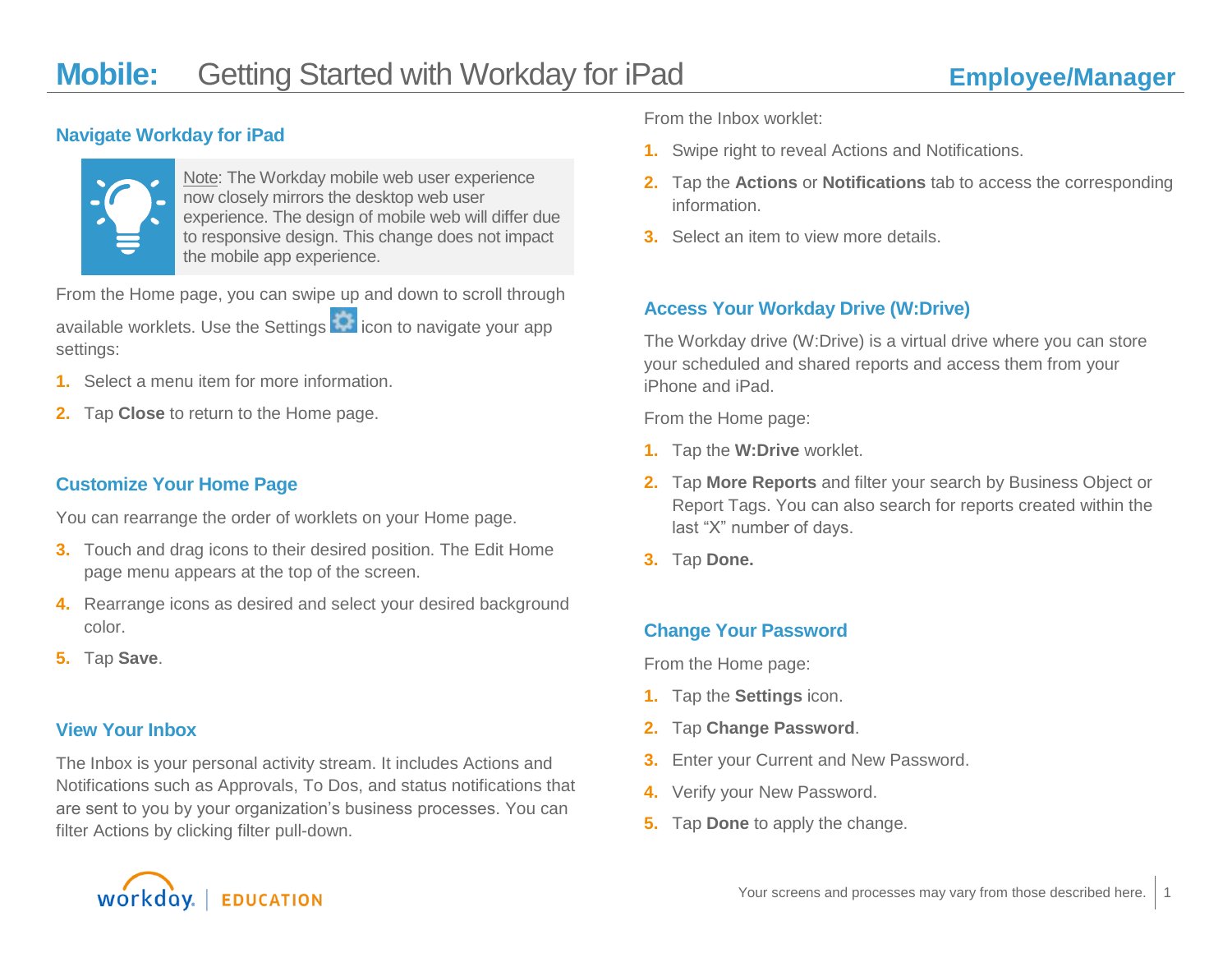### **Sign Out**

From the Home page:

- **1.** Tap the **Settings** icon.
- **2.** Tap **Sign Out**.

### **Navigate the Org Chart**

The Org Chart helps you identify where you and others fit into the overall structure of your organization. It displays your position within the department, as well as those of your teammates. Within the Org Chart, you can navigate the structure of your department and company by tapping on individuals or groups.



From the Org Chart worklet:

- **1.** Scroll up or down to see how groups and individuals are connected within the organization.
- **2.** Tap an individual's image to view their Profile page.
- **3.** Tap the **Back** arrow  $\leq$  to return to the chart.

### **Search for Employees by Name**

From the Home page:

- **1.** Tap the **Search** icon.
- **2.** Enter the name of the employee you want to find in the Search field. The results display.
- **3.** Select the search result that matches your search. The individual's profile page displays.
- **4.** Tap **Overview** to see information about an individual's skills, experience, and education. You can continue to tap across the other profile categories to review Personal Notes, Feedback, and Contact Information for this individual.
- **5.** Tap the **Related Actions** to see additional actions you can perform from this screen.

### **Update Your Profile Photo**

From your profile:

- **1.** Tap the **Picture** above your name.
- **2.** Select **Camera** to take a new photo. Optionally, you can select **Choose from Library** to use an existing photo from your iPad.

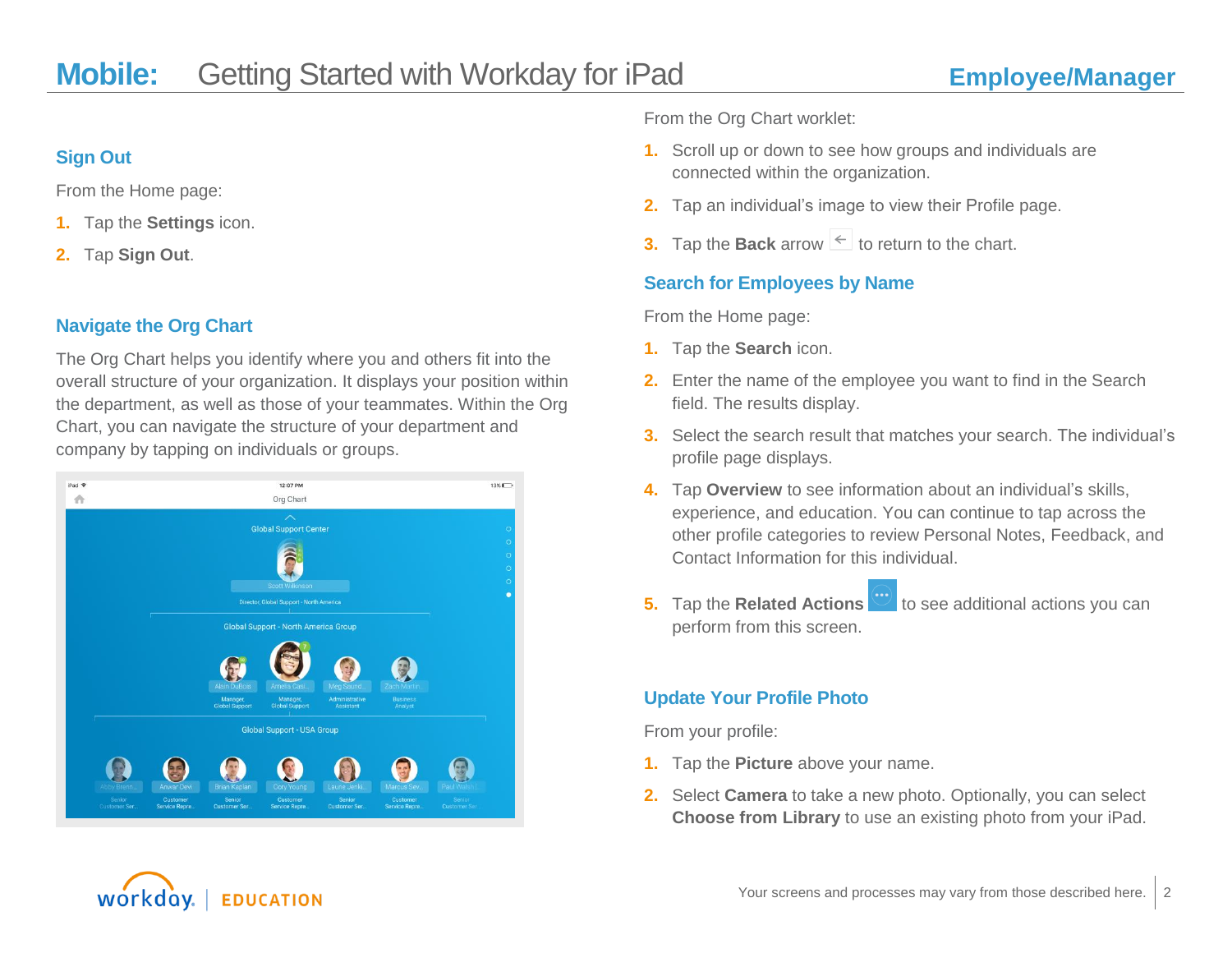Attachments can be imported from supported native apps using the **Import Attachment** option.

- **3.** Take the photo.
- **4.** Tap **Retake** or **Use Photo** when you are satisfied with the image you captured. A submission screen confirms that your photo has been sent for approval.

### **Change Your Contact Information**

From the Home page:

- **1.** Tap your **profile photo** to open your Profile page.
- **2.** Tap the **Related Actions**.
- **3.** Tap **Personal**. The Personal menu displays.
- **4.** Select **Change Contact Information.** The Change Contact Information window displays.
- **5.** Tap the **Edit** icon **next to the information you want to change,** and make your edits.
- **6.** Tap **Done** to close the window.
- **7.** Tap **Submit.** A confirmation page displays.

### **Enter Expense and Submit Expense Report**

Use the Expenses worklet to track expenses, upload receipts, and submit expense reports.

From the Expenses worklet:



- **2.** Tap the **Camera** icon to take a photo or choose an existing photo of your receipt.
- **3.** Enter an Amount, Date, and any other supporting information for the expense.
- **4.** Tap **Done**.

Repeat previous steps to add any other expense items you want to report. When all expense items are added, you can submit an expense report from the Expense worklet:

- **5.** Tap **New Expense Report**.
- **6.** Include the Company, Cost Center, and Region.
- **7.** Tap the **Additional Worktags** prompt. Add information your organization may require, like Location and Project.
- **8.** To add a Project, tap **Project** from the Additional Worktags prompt.
- **9.** Select your **Project** > **back arrow** icon > **back arrow** icon > **Close**.



Note: The amount of projects you can choose for your expense report may vary per your organization's configuration. An inactive (closed) project will not appear in available projects.

- **10.** Tap **Done**.
- **11.** Swipe right to Tap **Add Expense**.
- **12.** Tap **Existing Expenses**. You can also choose to add more expenses in this step by tapping **New Expense**.

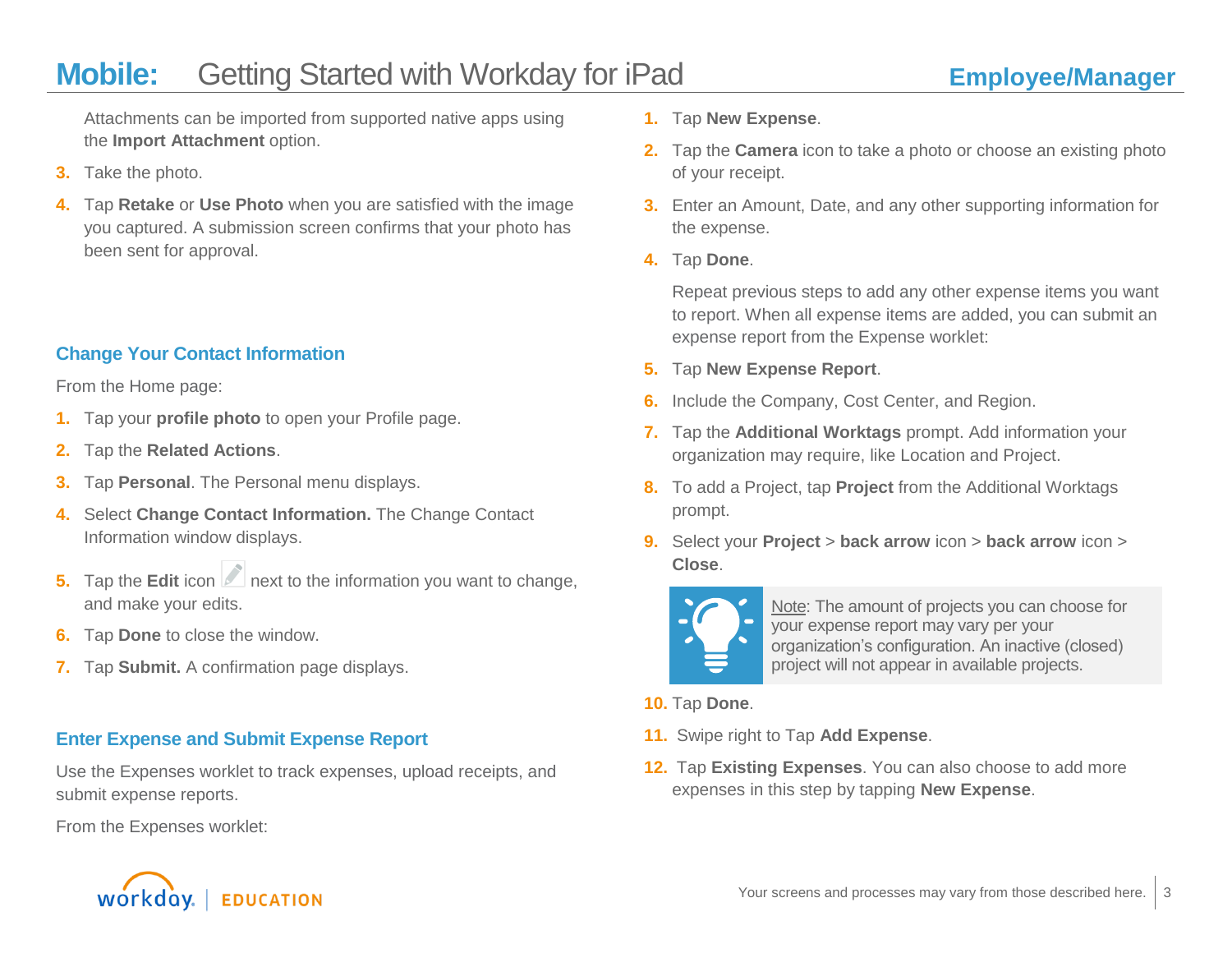- **13.** Choose the pre-existing expenses you want to include in the report by tapping the **checkmark** next to each expense item you have saved.
- **14.** Tap **Done**.
- **15.** Tap **Review**.
- **16.** Review your expense items for accuracy and correct any errors, then tap **Submit**. A confirmation screen shows your expense report has been routed for approval.

### **Request Time Off**

The Time Off worklet displays your time off balances and time off details. You can also use it to request time off.

- **1.** Tap the **Time Off** worklet.
- **2.** Select the days you want to request for time off. Tap a highlighted day to deselect it.

| iPad 全<br>n                                                               | 12:07 PM<br>Time Off                        |                |                |                                                       |            |                | $13\%$<br>Today           |
|---------------------------------------------------------------------------|---------------------------------------------|----------------|----------------|-------------------------------------------------------|------------|----------------|---------------------------|
| Balance As Of                                                             | August 2016<br>$\left\langle \right\rangle$ |                |                | $\overline{\phantom{0}}$<br>3 Days - Request Time Off |            |                |                           |
| ▭<br>August 16, 2016                                                      | Sunday                                      | Monday         | Tuesday        | Wednesday                                             | Thursday   | Friday         | Saturday                  |
| Your Available Balance                                                    |                                             |                |                |                                                       |            |                |                           |
| 166 hours                                                                 | 31                                          | $\overline{1}$ | $\overline{2}$ | $\overline{3}$                                        | $\ddot{4}$ | $\overline{5}$ | 6                         |
| <b>Floating Holiday Plan</b><br>Floating Holiday (Hours)<br>16 hours      |                                             |                |                |                                                       |            |                |                           |
| USA Paid Time Off Plan (Salaried)<br>Sick (Hours), Vacation (Ho 150 hours | $\tau$                                      | $\overline{8}$ | 9              | 10 <sup>°</sup>                                       | 11         | 12             | 13                        |
|                                                                           | 14                                          | 15             | 16             | 17 <sup>°</sup>                                       | 18         | 19             | 20                        |
|                                                                           |                                             |                | Today          |                                                       |            |                |                           |
|                                                                           | 21                                          | 22             | 23             | 24                                                    | 25         | 26             | 27                        |
|                                                                           | 28                                          | 29             | 30             | 31                                                    | ÷.         | $\overline{2}$ | $\ensuremath{\mathsf{3}}$ |

- **3.** Tap **Request Time Off**.
- **4.** Select the **Time Off Type**. The Review Time Off screen displays.
- **5.** (Optional) Tap a day to adjust the number of hours you request off each day. If necessary, you can enter a comment with this change. Tap **Delete Day** if you need to remove a day from this screen.
- **6.** Tap **Submit**. A confirmation displays. Your request is routed to your manager for review and approval.

### **Enter Time Worked**

Use the Time Tracking worklet to enter time or to check in/out.

From the Time Tracking worklet:

**1.** Tap **Enter Time**.

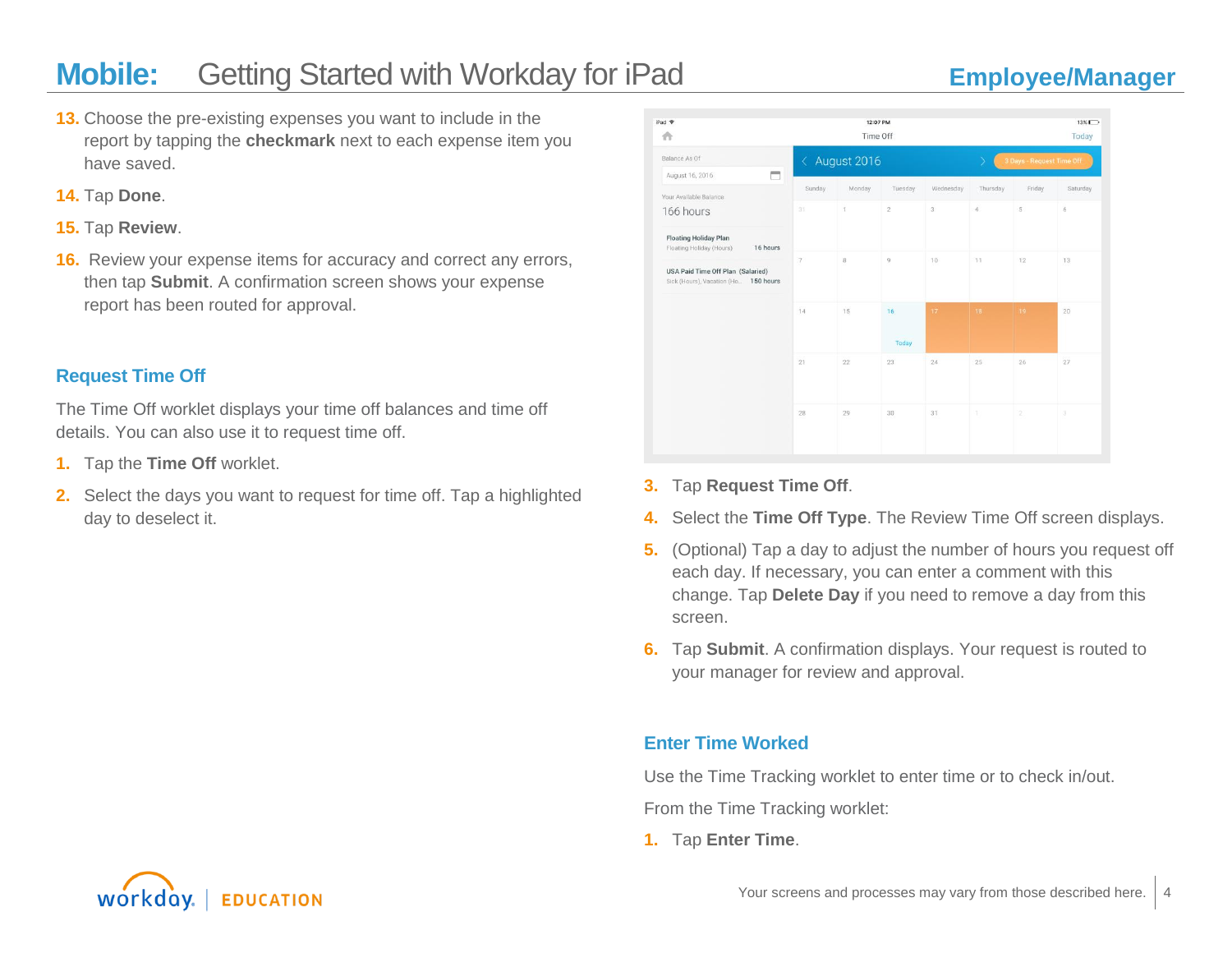- **2.** Tap a day of the week for your time entry. You can also use the Auto-fill feature to automatically fill out your time based on the time you entered in a previous week.
- **3.** Confirm the **Time Type**.
- **4.** If selecting a Project, select the **Time Type** prompt  $\overline{E}$  > **Project**, **Project Phase**, and/or **Project Task** (if required).



Note: A worker must be assigned to an active project in order to bill time against it. A worker can add the project, project phase, and/or project task based on your organization's configuration and requirements. You may be able to use the Auto-fill feature from the Enter button if your time is identical to the prior week.

- **5.** (Hourly) Tap and select the **In** and **Out** time and your **Reason** from the prompts.
- **6.** Select any additional information your organization requires, including Cost Center, Job Profile, Waived Meal/Break, and Division.
- **7.** (Non-hourly) Tap the **Hours** field, and select the amount of time you worked.
- **8.** Enter any additional information.
- **9.** Tap **OK**. If incorrect, an error message will display.
- **10.** Repeat the process to enter additional blocks of time for the day/week, as needed.
- **11.** Tap **Submit** when you are ready to send your hours for approval.
- **12.** Tap **Submit** to confirm that the reported hours are accurate and to authorize payment. You will see any approval that is needed once submitted.

### **Enter Time Worked (Hourly Employees)**

From the Home page:

- **1.** Tap the **Time Tracking** worklet.
- **2.** Tap **Enter Time**. The Enter Time calendar displays.
- **3.** Select the Time Type.
- **4.** If selecting a Project, select the **Time Type** prompt  $\mathbf{F} = \mathbf{P}$  **Project**, **Project Phase**, and/or **Project Task** (if required).



Note: A worker must be assigned to an active project in order to bill time against it. A worker can add the project, project phase, and/or project task based on your organization's configuration and requirements. You may be able to use the Auto-fill feature from the Enter button if your time is identical to the prior week.

- **5.** Tap the **Add Row** icon for a day of the week to enter a time block. The Enter Time window displays.
- **6.** Tap the **In** field and select the time you started working.
- **7.** Tap the **Out** field and select the time you stopped working.
- **8.** Enter any additional required information.
- **9.** Tap **OK**.
- **10.** Repeat the process to enter additional blocks of time for the day/week, as needed.
- **11.** Tap **Submit.** The details of your entered time displays for your review. You may also provide any comments.

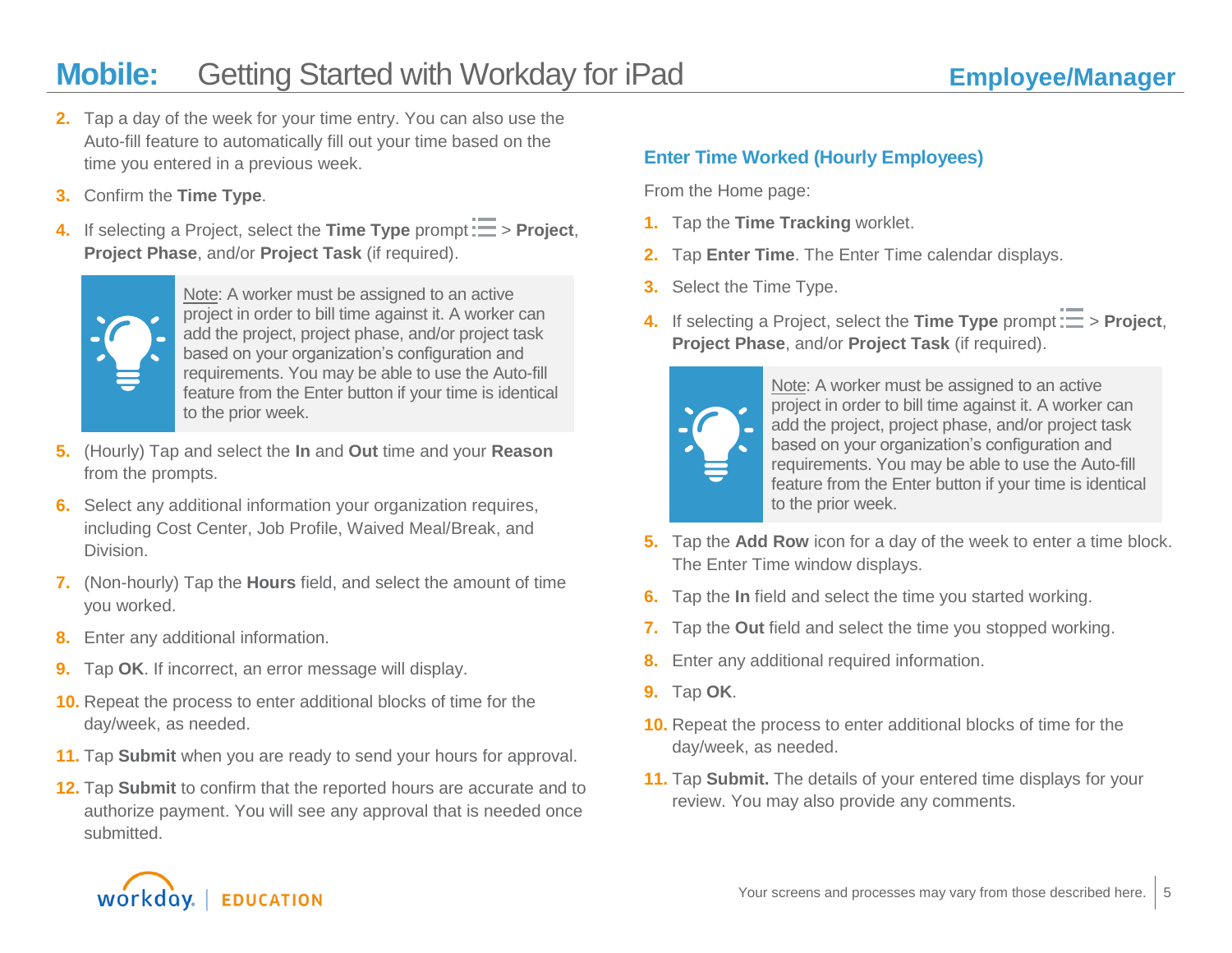**12.** Tap **Submit** again to send your hours for approval. Any issues or warnings regarding the entered time will display.

### **Add Personal Notes**

Use Personal Notes to store important information about a worker. Only you will be able to see the personal note.

From a worker's Profile page:

- **1.** Tap **Personal Notes**.
- **2.** Tap **Add**. The Add Note screen displays.
- **3.** Type your note.
- **4.** Tap **Done**.

You can view the Personal Note any time from the individual's Profile page.

### **Provide Feedback**

Anyone can provide feedback. With feedback, you can share your experiences or thoughts about another individual with others in your organization.

From an individual's Profile page:

- **1.** Tap **Feedback**.
- **2.** Tap **Add**.
- **3.** Enter your comments.



- **4.** Select a badge that best represents your comment.
- **5.** Tap **Done**. Your feedback displays on the individual's Profile page for everyone to view.

## Managing Notebooks

Notebooks provide users with an easy way to group worker profiles and reports for quick reference. You can have up to 10 active notebooks.

### **Create a Notebook**

From within a report or worker profile:

**1.** Tap the **Notebooks** icon .

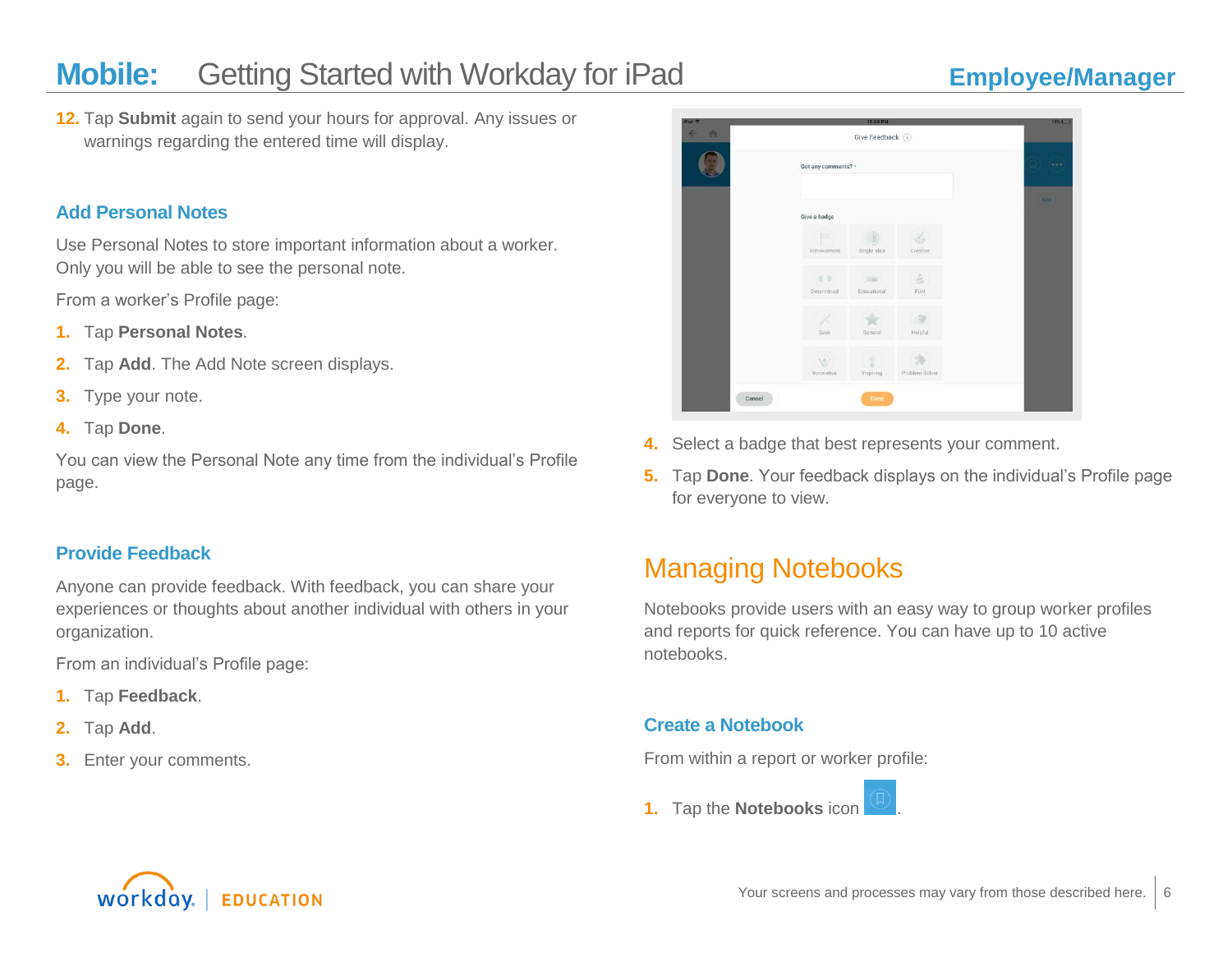- **2.** Tap **Create** to add this item to a new Notebook. Or, select a Notebook from the list to add to an existing Notebook.
- **3.** Enter a name for your Untitled Notebook. The Notebook name appears in the list of Notebooks with a checkmark confirming that this report or worker profile is included in this notebook.

### **Remove an item**

- **1.** Tap the **Notebooks** icon.
- **2.** Tap the **checkmark** to deselect the item from a Notebook or multiple Notebooks.

## **Share a Notebook**

From the Notebooks worklet:

- **1.** Tap the **Share** icon **b** under a Notebook.
	-
- **2.** Tap the **Share With** field to select the workers you want to share your notebook with, or tap **Search** to search for a specific worker's name, or browse the lists below. Individuals will need to have the appropriate security permissions to access the content in the shared notebook.
- **3.** Tap the **checkmark** next to the worker's name.
- **4.** Tap **Done**.

### **Review Talent Cards**

A Talent Card is a one-page summary about a worker that includes information such as Job Profile History, Work Experience, Languages,



Awards, Training, Performance Ratings, Succession Plans, etc. Use it for discussions, planning, and more.

From the Team worklet:

- **1.** Select an employee*.* Their profile page displays.
- **2.** Tap **Overview**.
- **3.** Scroll down to **Talent & Performance**.
- **4.** Tap **View Talent Card**. If the employee does not have a Talent Card, tap **Load Talent Card**.



Note: You can print a Talent Card if you have access to an AirPrint printer.

## **Review Dashboards for Managers**

From the Home page, tap the **Dashboards** worklet. From here, you can access all of the reports you access from the Workday desktop application.

## **My Team for Managers**

From the Home page:

- **1.** Tap the **Team** worklet. Your direct reports display.
- **2.** Tap a direct report to display their profile.
- **3.** Tap the **Related Actions** to access any of the following: